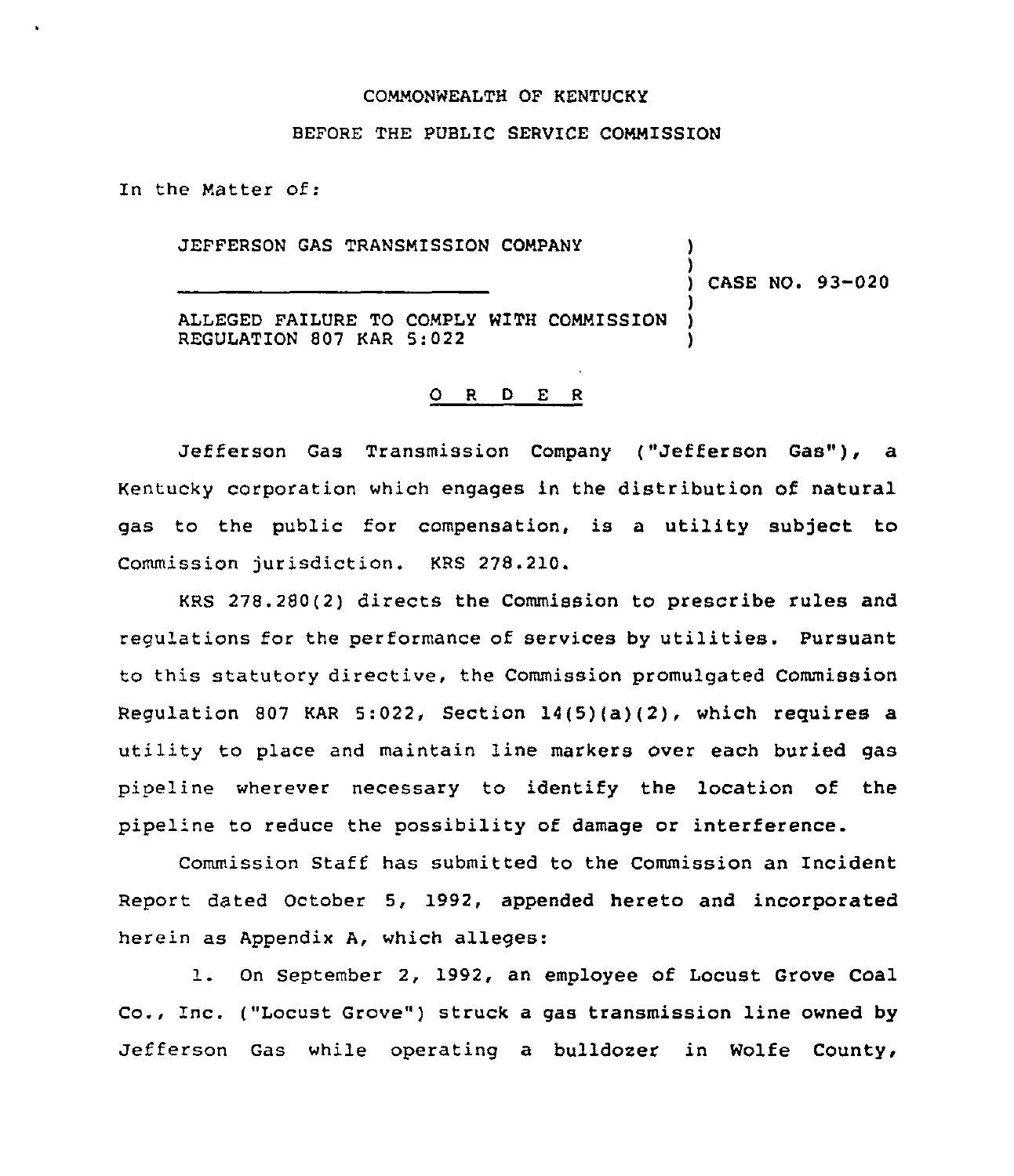Kentucky. No injuries occurred, and the leaking gas did not ignite.

2. The buried gas transmission line was not adequately marked by Jefferson Gas.

3. Jefferson Gas' failure to properly mark its pipeline is a violation of 807 KAR 5:022, Section 14(5)(a)(2).

The Commission, on its own motion, HEREBY ORDERS that:

1. Jefferson Gas shall submit to the Commission within <sup>20</sup> days of the date of this Order a written response to the allegations contained in the Incident Report.

2. Jefferson Gas shall appear at a hearing scheduled for February 24, 1993, at 10:00 a.m., Eastern Standard Time, in Hearing Room 1 of the Commission's offices at 730 Schenkel Lane, Frankfort, Kentucky, for the purposes of presenting evidence concerning the incident which is the subject of the Incident Report, specifically the alleged violation of Commission Regulation 807 KAR 5:022, Section  $14(5)(a)(2)$ , and of showing cause, if any it can, why it should not be subjected to the penalties of KRS 278.990 for its alleged failure to comply with Commission regulations.

3. The Incident Report dated October 5, 1992 is hereby made a part of the record of this case and appended hereto as AppendixΑ.

 $-2-$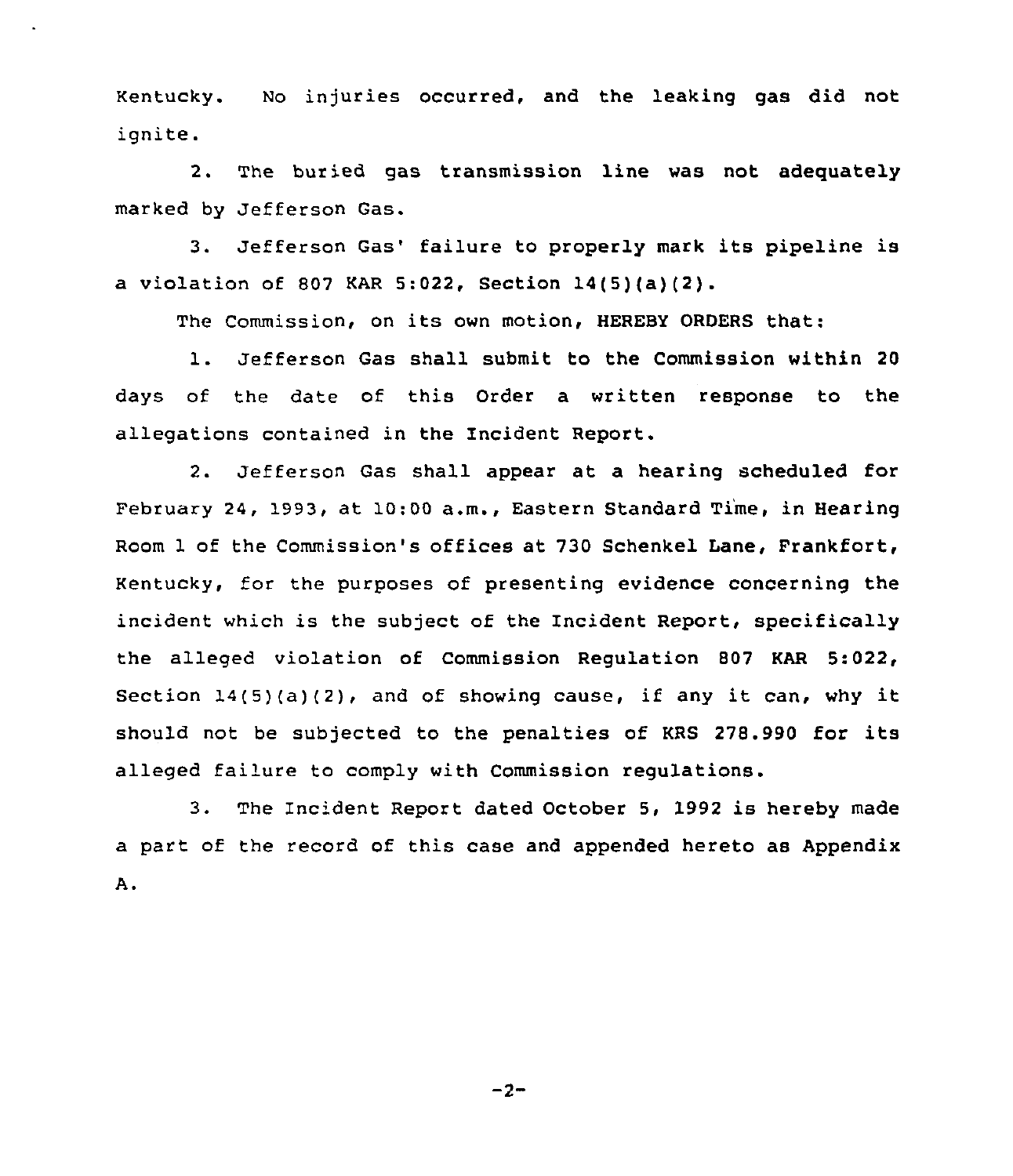Done at Frankfort, Kentucky, this 21st day of January, 1993.

FUBLIC SERVICE COMMISSION

Chairman Vice Chairman

**Commiss** 

ATTEST:

 $\bar{z}$ 

Executive Director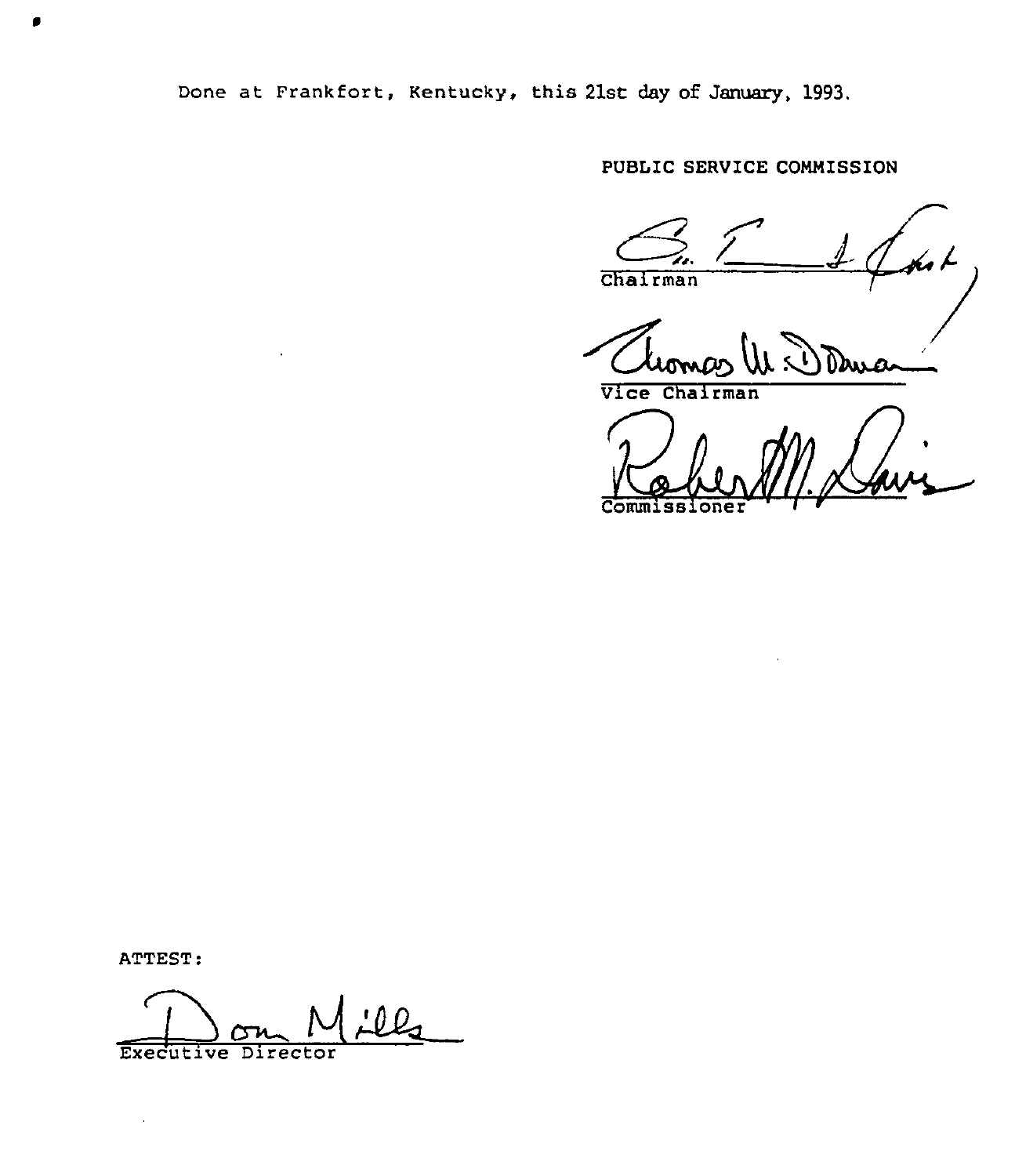#### HELE NUIA H

APPENDIX TO AN ORDER OF THE KENTUCKY PUBLIC SERVICE COMMISSION IN CASE NO. 93- 020 DATED JANUARY 21, 1993.

# COMMONWEALTH OF KENTUCKY PUBLIC SERVICE COMMISSION

## INCIDENT REPORT

## Jefferson Gas Transmission Co., Inc. Jackson, Kentucky

October 5, 1992

## BRIEF

On September 2, 1992, at approximately <sup>5</sup> p.m., Jefferson Gas Transmission Co., Inc. (Jefferson Gas) was notified by a representati ve of Locust Grove Coal Co., Inc. (Locust Grove) that a natural qas pipeline had been struck by a Locust Grove employee. No injuries occurred, and the leaking gas did not ignite. Jefferson Gas personnel stated that upon arrival at the site they saw that a six-inch, high pressure, steel-coated transmission line had been struck by a bulldozer. This incident occurred in Wolfe County, Kentucky, near the Mountain Parkway.

# INSPECTION

On September 3, 1992, I visited the incident site with Ken Baker, representative of Jefferson Gas. I also met Mike Rice, an engineer for Robert Ray and Associates (Engineering Firm); Sam Hill with Mountain Reclamation Contractors; and a Mr. Wilson, superintendent for Locust Grove.

Locust Grove is strip mining this area. While building an earthen dam in a hollow, the bulldozer struck the six-inch high pressure (175 psiq) gas line. Neither the Engineering Firm nor the Locust Grove representative had asked for a natural gas pipeline locate prior to the line break. The six-inch qas transmission line was not adequately marked by Jefferson Gas. The line is